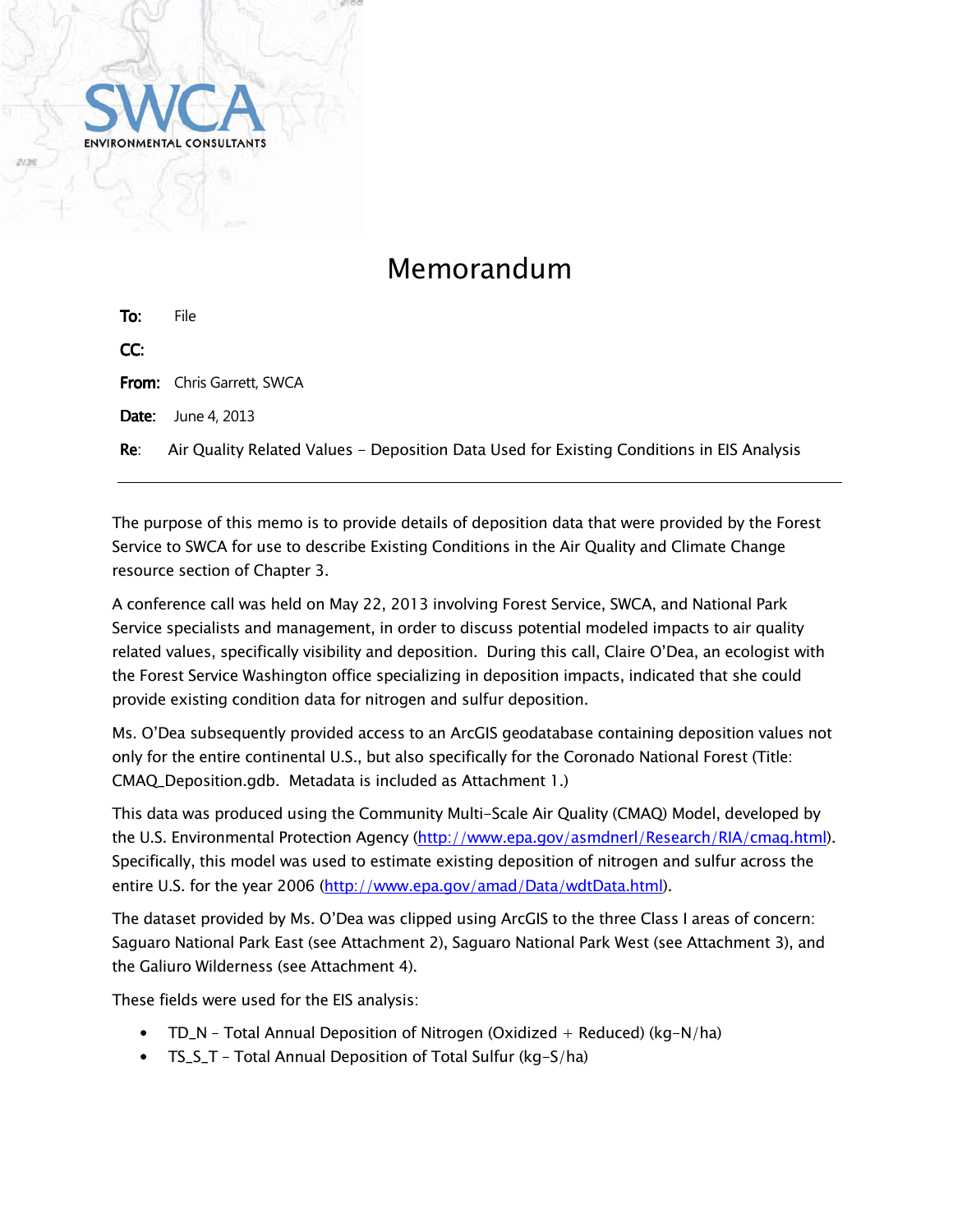## METADATA FOR CMAQ-DEPOSITION.GDB GEODATABASE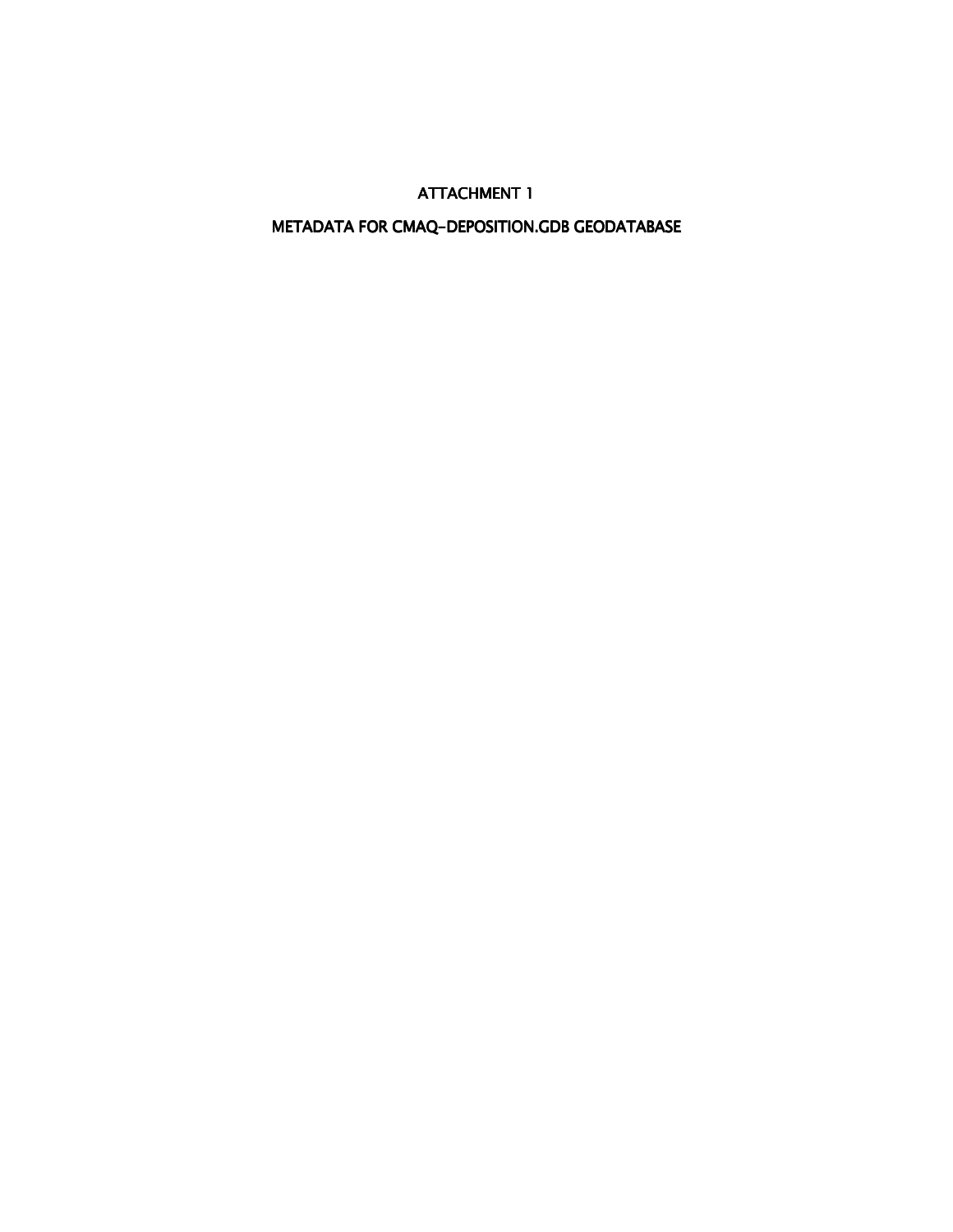Metadata for 2006 12km CONUS interimBiDi run of June 2012

**Abstract:** CMAQ annual deposition files for 2006 with adjusted wet deposition for the continental US using 12km grids. There are separate files for deposition in units of kg/ha and meq/m $\textdegree$ 2. The wet deposition has been adjusted by PRISM precipitation and by a bias adjustment field. The precipitation adjustment is based on increasing/decreasing the modeled wet deposition based on the bias in the modeled precipitation (bias=PRISM precipitation regridded to 12kmx12km CMAQ grid/modeled precipitation). The bias field is based on regionally smoothing the bias at NADP sites by averaging the bias across all sites within 500km of a given monitor (bias = observed value/model value). These new averaged bias values at each NADP site are then kriged across space to all of the CMAQ grid cells to produce a smooth spatial map of a regional bias correction field for the CMAQ wet deposition predictions. (Note that since we are dealing with ratios, the averaging and kriging procedures are done on the log scale and then back-transformed.) The dry deposition is added, without adjustment, to the adjusted wet deposition to calculate total deposition.

**Purpose:** Provide annual adjusted CMAQ deposition fields for 2006, with an interim bidirectional NH3 formulation, for critical loads analyses and as input to other ecological models where the most accurate wet deposition fields are desired (via precipitation and bias adjustments).

**Supplemental Information:** 12km CONUS domain using a Lambert Conformal projection. Model version is CMAQ5.1beta with CMAQ5.1beta bi-directional  $NH<sub>3</sub>$  air-surface exchange using Massad formulation, CMAQ5.0beta lightning NOx adjusted to lightning strike data, CMAQ5.0beta EPIC chemical fertilizer application schedule (5-year average) with simplified chemical form, BELD4 crop distributions in EPIC and CMAQ, and BELD3 biogenic emissions. Anthropogenic emissions are from the 2006am data set. Meteorology is for 2006 from WRFv3.3 (Weather Research Forecast) model with 2001 NLCD land cover data and using version2 fourdimensional data assimilation with no nudging in the planetary boundary layer and based on 3 hourly reanalysis fields (combination of 6-hour MADIS data and intermediate NAM 3-hour forecast) organized into 12km NDAS fields up to 50 hPa. Post-processing to create inputs for CMAQ was with MCIPv4.0.4. There are 35 vertical layers from the surface to the top of the free troposphere with layer 1 nominally 19m tall. June 2012 simulation date.

### **Use Constraints:** None

**Contact Person:** Robin L. Dennis (dennis.robin@epa.gov) or Kristen Foley (foley.kristen@epa.gov)

**Currentness:** May 2011 bias adjustment procedure (current); June 2012 CMAQ5.1beta; October 2009 WRF with 2001 NLCD

**Update Frequency:** Occasional

**kg/ha units set**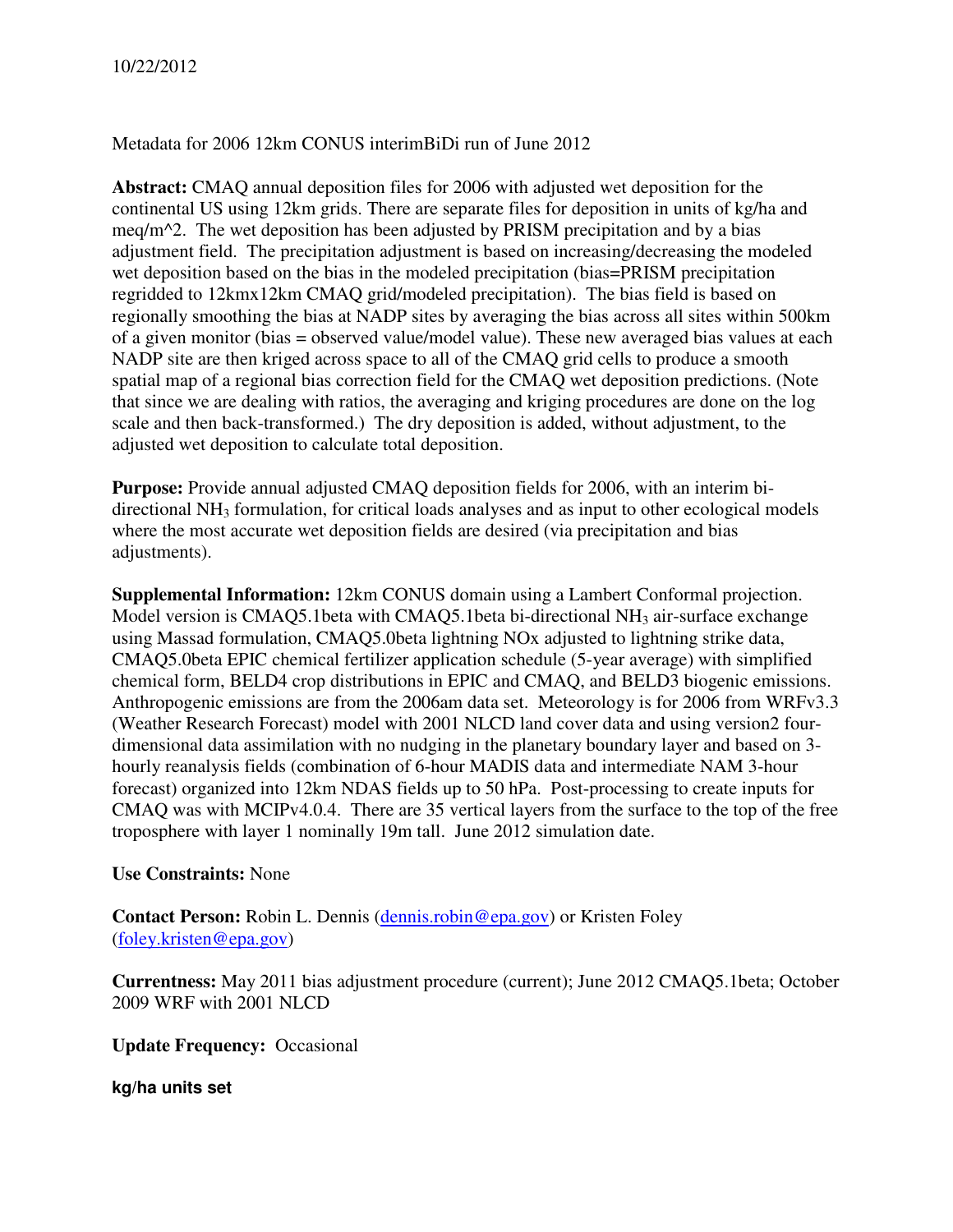| AWD_OXN_T         | = Bias+Precip Adjusted Wet Deposition of Oxidized N (kg-N/ha)   |
|-------------------|-----------------------------------------------------------------|
| AWD_REDN_T        | = Bias+Precip Adjusted Wet Deposition of Reduced N (kg-N/ha)    |
| AWD_S_T           | = Precip Adjusted Wet Deposition of Total Sulfur (kg-S/ha)      |
| AWD_SS_S          | = Precip Adjusted Wet Deposition of Sea Salt Sulfur (kg-S/ha)   |
| AWDEP_CL          | = Precip Adjusted Wet Deposition of chloride (kg-Cl/ha)         |
| AWDEP_Na          | = Precip Adjusted Wet Deposition of sodium (kg-Na/ha)           |
| DD_OXN_T          | = Dry Deposition of Total Oxidized N (kg-N/ha)                  |
| DD_REDN_T         | Dry Deposition of Total Reduced N (kg-N/ha)<br>$=$              |
| DD <sub>S</sub> T | Dry Deposition of Total Sulfur (kg-S/ha)<br>$=$                 |
| DD_SS_S           | Dry Deposition of Sea Salt Sulfur (kg-S/ha)<br>$=$              |
| DDEP_CL           | = Dry Deposition of Chloride (kg-Cl/ha)                         |
| DDEP_Na           | = Dry Deposition of Sodium (kg-Na/ha)                           |
| TD_OXN_T          | Total Deposition of Total Oxidized N (kg-N/ha)                  |
| TD_REDN_T         | Total Deposition of Total Reduced N (kg-N/ha)                   |
| TD <sub>S</sub> T | Total Deposition of Total Sulfur (kg-S/ha)<br>$=$               |
| TD_SS_S           | = Total Deposition of Sea Salt Sulfur (kg-S/ha)                 |
| TDEP_CL           | $=$ Total Deposition of Chloride (kg-Cl/ha)                     |
| TDEP_Na           | $=$ Total Deposition of Sodium (kg-Na/ha)                       |
| $TD_N$            | $=$ Total Deposition of Nitrogen (Oxidized + Reduced) (kg-N/ha) |
| SIM_DATE          | $=$ Simulation Date (June 2012)                                 |

File Names:

• precip\_adj\_bias\_adj\_500kmMW\_2006\_CMAQv5.1\_Massad\_bidi\_12km\_CONUS\_kg\_h a\_June2012sim.shp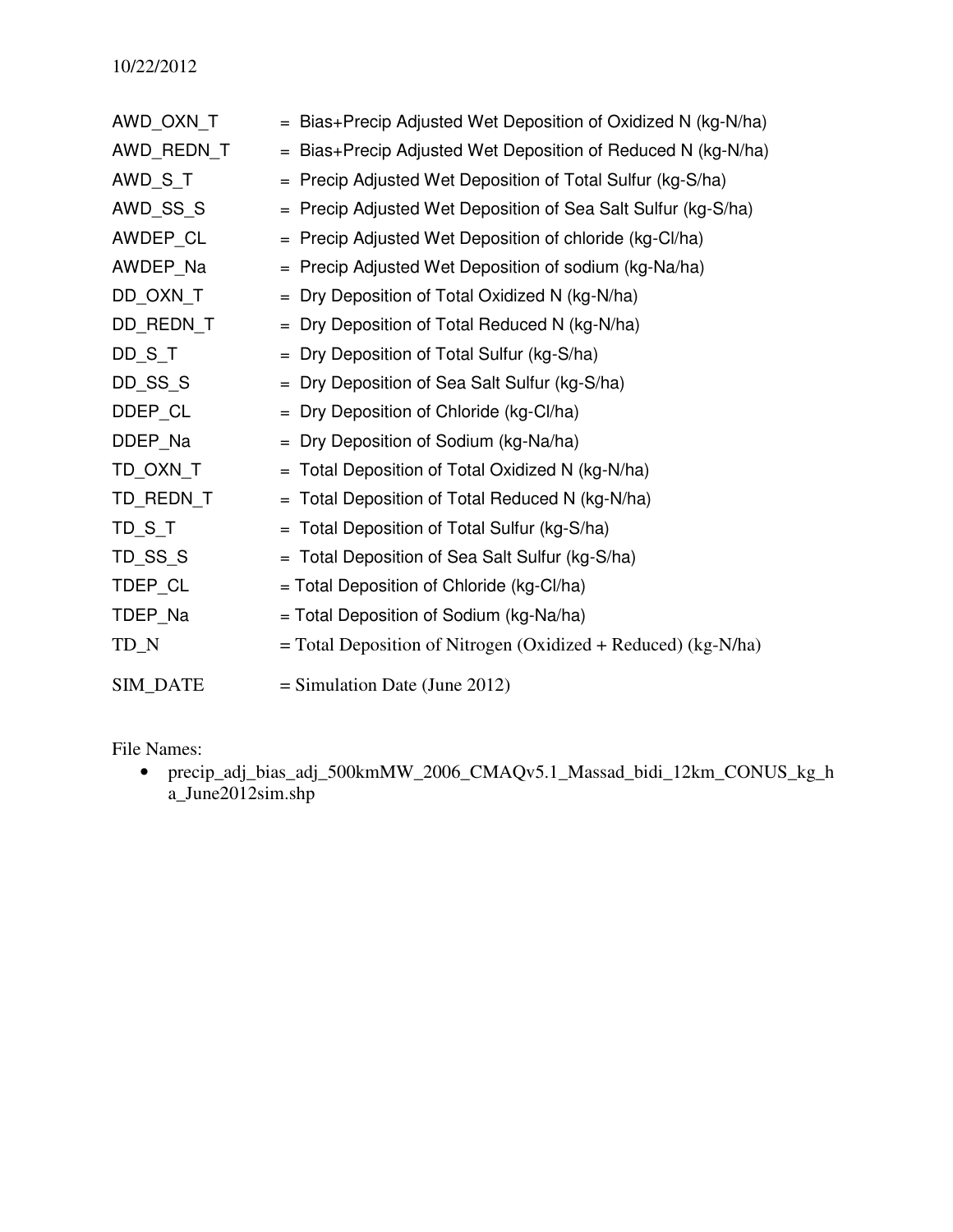CLIPPED DATA FOR SAGUARO NATIONAL PARK EAST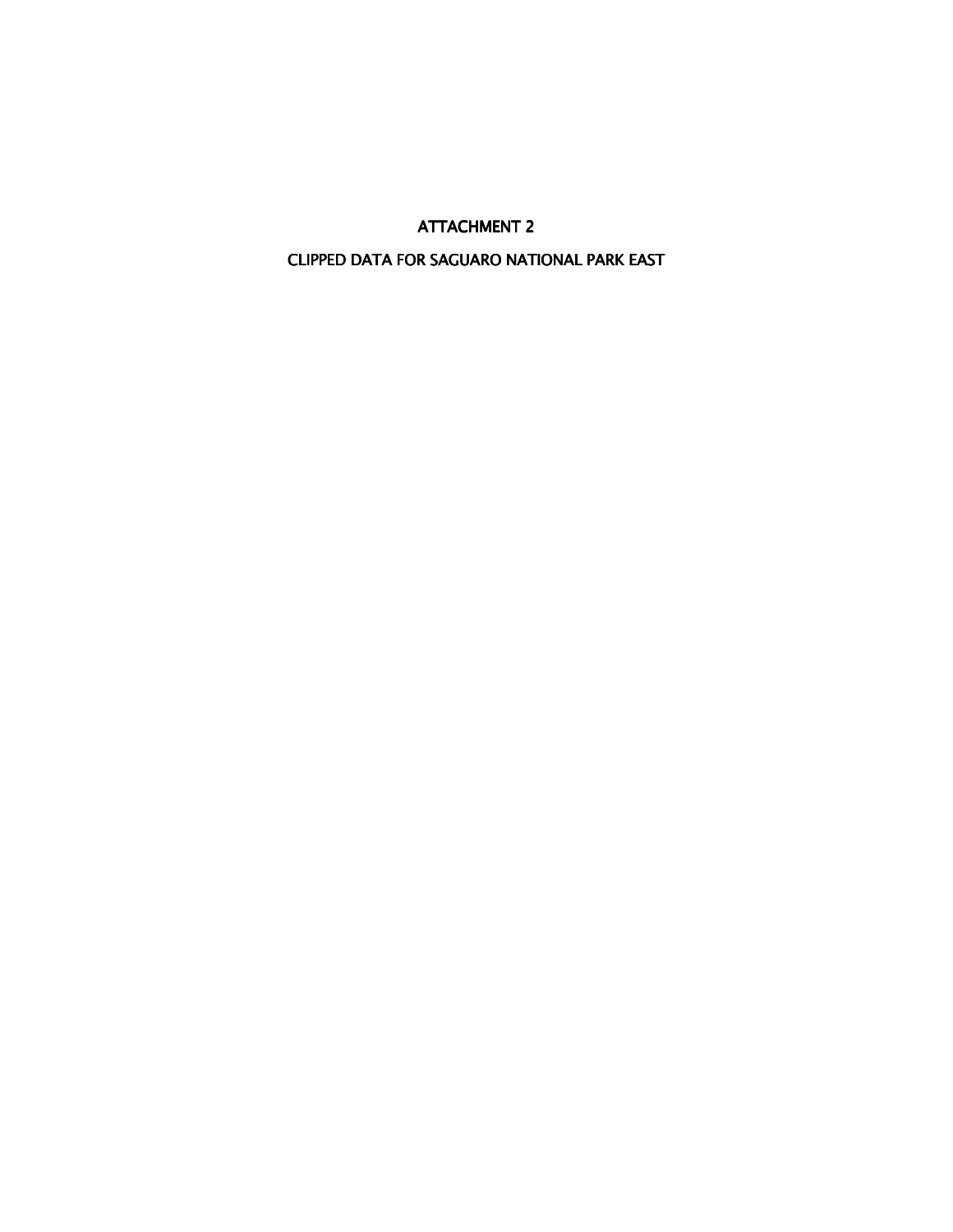| OBJECTID <sup>*</sup> | Shape *   | AREA      | PERIMETER COL ROW CR |     |           | AWD OXN T | AWD REDN_T |          | AWD_S_T_AWD_SS_S_AWDEP_CL |          |
|-----------------------|-----------|-----------|----------------------|-----|-----------|-----------|------------|----------|---------------------------|----------|
|                       | 1 Polygon | 144000000 | 48000                | 106 | 81 106081 | 0.923637  | 0.960191   | 0.953874 | 0.016145                  | 0.341813 |
|                       | 2 Polygon | 144000000 | 48000                | 107 | 81 107081 | 1.216518  | 1.197547   | 1.143468 | 0.016899                  | 0.390121 |
|                       | 3 Polygon | 144000000 | 48000                | 108 | 81 108081 | 1.134861  | 1.17535    | 0.944102 | 0.009416                  | 0.191777 |
|                       | 4 Polygon | 144000000 | 48000 106            |     | 80 106080 | 0.888238  | 0.930736   | 0.990643 | 0.0159                    | 0.364409 |
|                       | 5 Polygon | 144000000 | 48000                | 107 | 80 107080 | 1.115538  | 1.128959   | 1.205228 | 0.020383                  | 0.435067 |
|                       | 6 Polygon | 144000000 | 48000                | 108 | 80 108080 | 1.211583  | 1.240757   | 1.096142 | 0.011999                  | 0.285272 |
|                       | 7 Polygon | 144000000 | 48000                | 108 | 79 108079 | 1.00691   | 1.12768    | 1.026012 | 0.011761                  | 0.237827 |
|                       |           |           |                      |     |           |           |            |          |                           |          |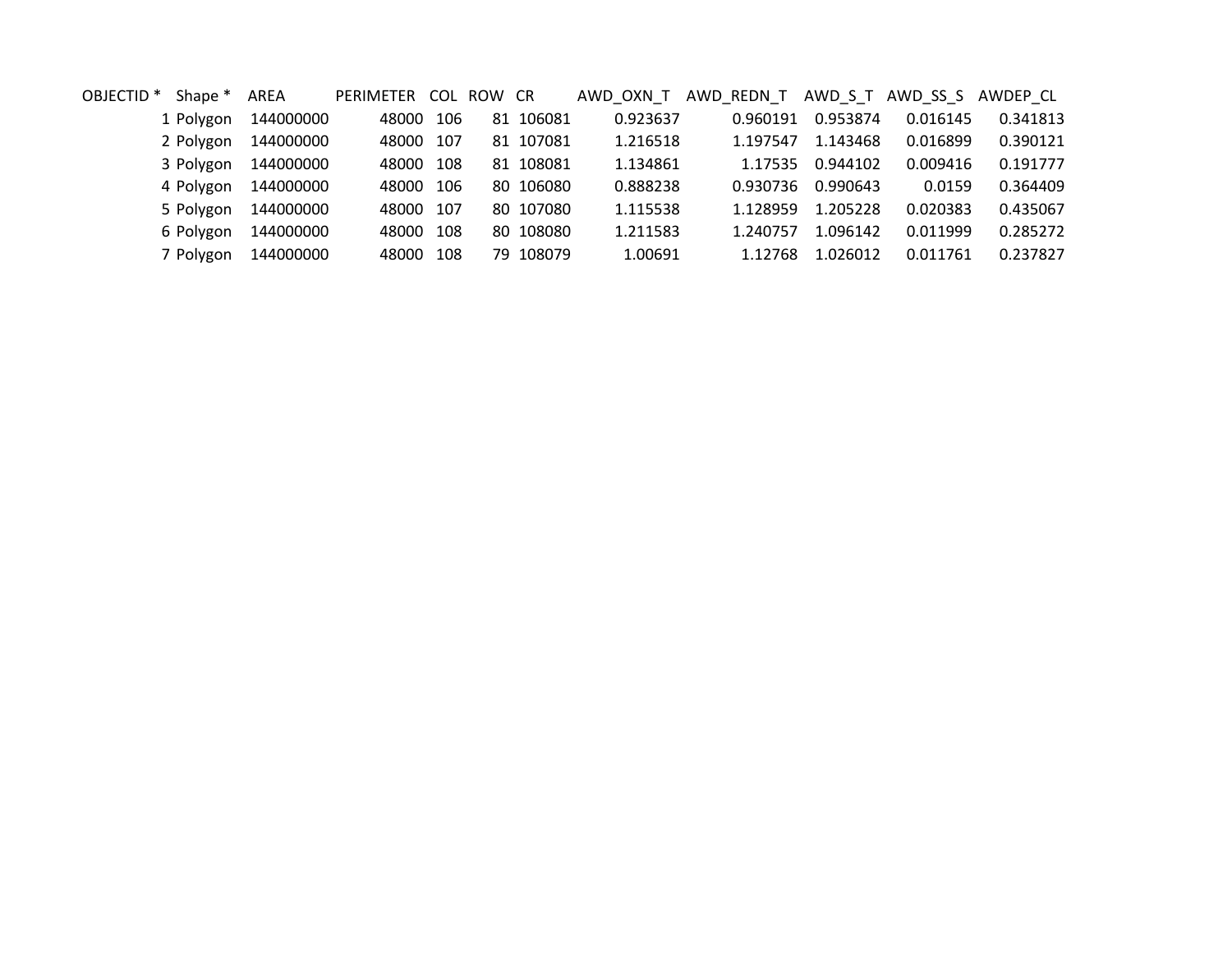AWDEP\_Na DD\_OXN\_T DD\_REDN\_T DD\_S\_T DD\_SS\_S DDEP\_CL DDEP\_Na TD\_OXN\_T TD\_REDN\_T TD\_S\_T TD\_SS\_S TDEP\_CL 0.247372 2.201126 2.201126 0.394095 0.668107 0.036571 0.28158 0.560344 3.124763 1.354286 1.62198 0.052716 0.623392 0.258921 1.877178 0.324075 0.513152 0.037681 0.343407 0.577345 3.093695 1.521622 1.65662 0.054579 0.733527 0.144266 1.771287 0.324569 0.469042 0.039024 0.345102 0.597933 2.906148 1.499919 1.413144 0.04844 0.536879 0.2436252.173043 0.394125 0.666013 0.033377 0.265429 0.511402 3.061281<br>2.106053 0.340717 0.572423 0.039992 0.348636 0.612752 3.221591 0.312311 2.106053 0.340717 0.572423 0.039992 0.348636 0.612752 3.221591 1.469676 1.777651 0.060375 0.783703 0.183845 1.813492 0.31772 0.507523 0.040266 0.36695 0.616962 3.025075 1.558477 1.603665 0.052265 0.652222 0.180209 1.638456 0.342696 0.432302 0.033288 0.284924 0.510039 2.645366 1.470375 1.458314 0.045049 0.522752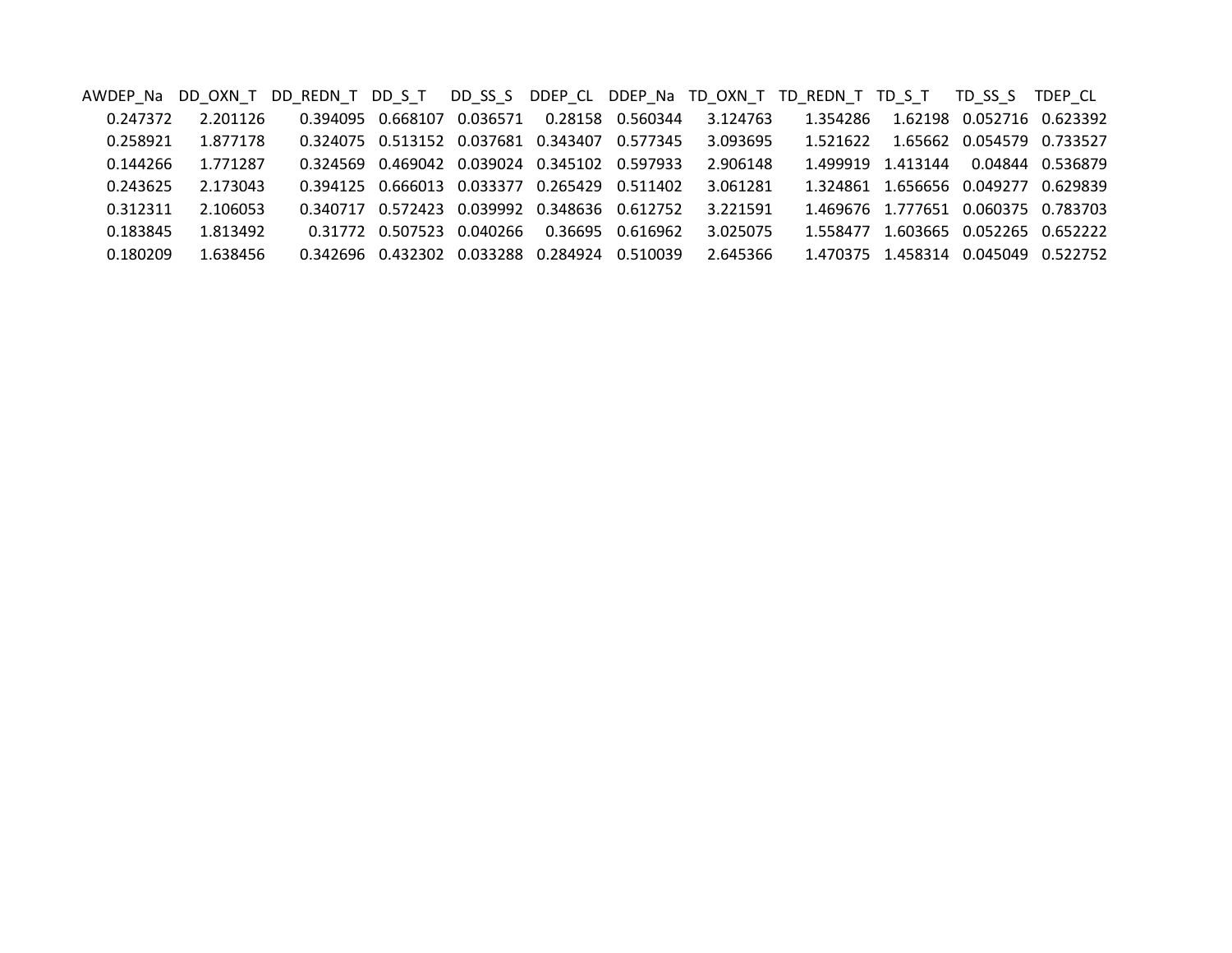| TDEP Na  | TD N              |          | SIM_DATE Shape_Length | Shape Area |
|----------|-------------------|----------|-----------------------|------------|
|          | 0.807716 4.479049 | Jun-12   | 0.148555              | 0.001027   |
|          | 0.836266 4.615317 | $Jun-12$ | 0.321614              | 0.004175   |
| 0.742199 | 4.406068          | $Jun-12$ | 0.158302              | 0.00129    |
|          | 0.755027 4.386143 | $Jun-12$ | 0.240602              | 0.002191   |
| 0.925064 | 4.691268          | $Jun-12$ | 0.478941              | 0.009152   |
| 0.800807 | 4.583552          | $Jun-12$ | 0.303994              | 0.00478    |
| 0.690249 | 4.115741          | $Jun-12$ | 0.036307              | 0.000018   |
|          |                   |          |                       |            |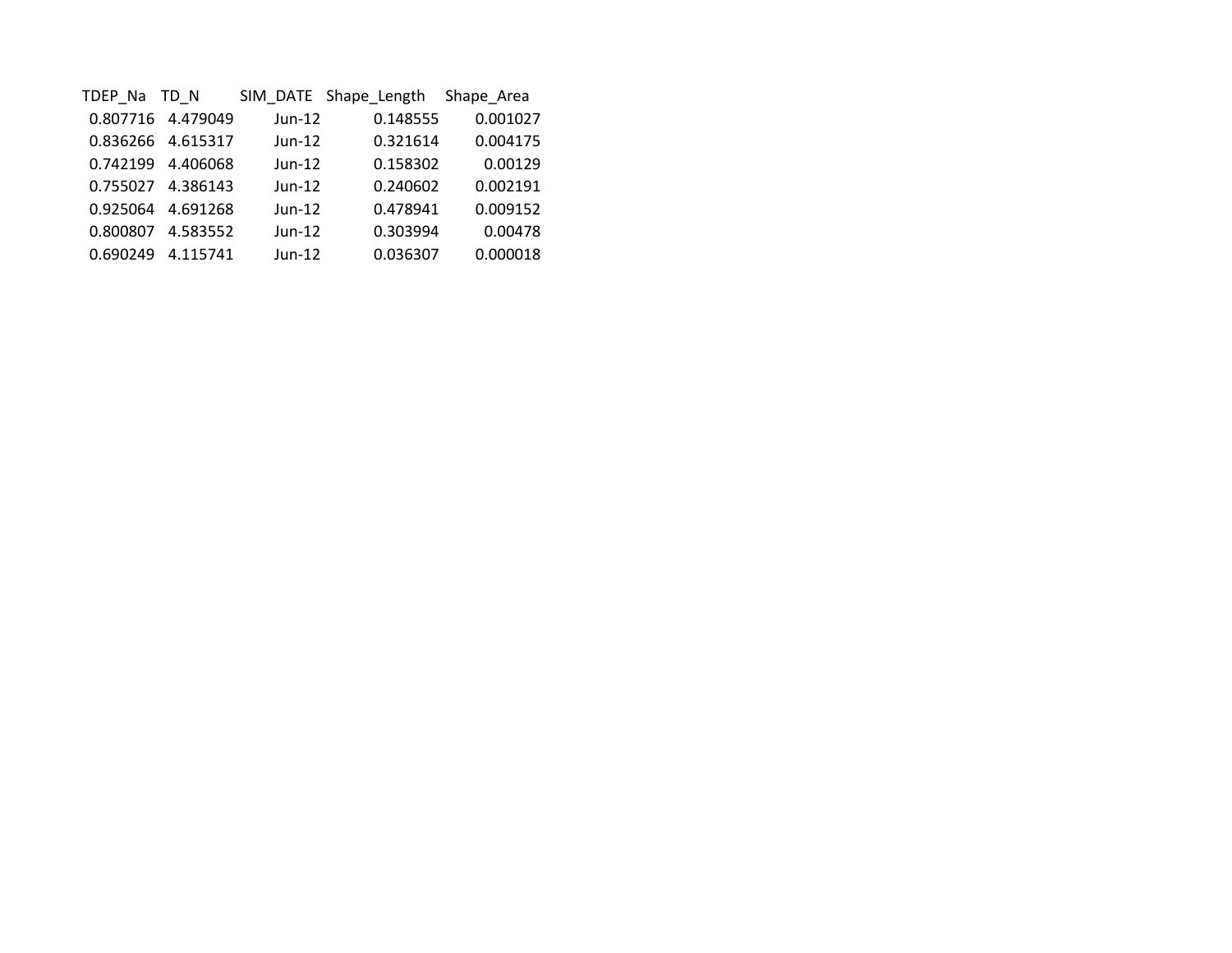## CLIPPED DATA FOR SAGUARO NATIONAL PARK WEST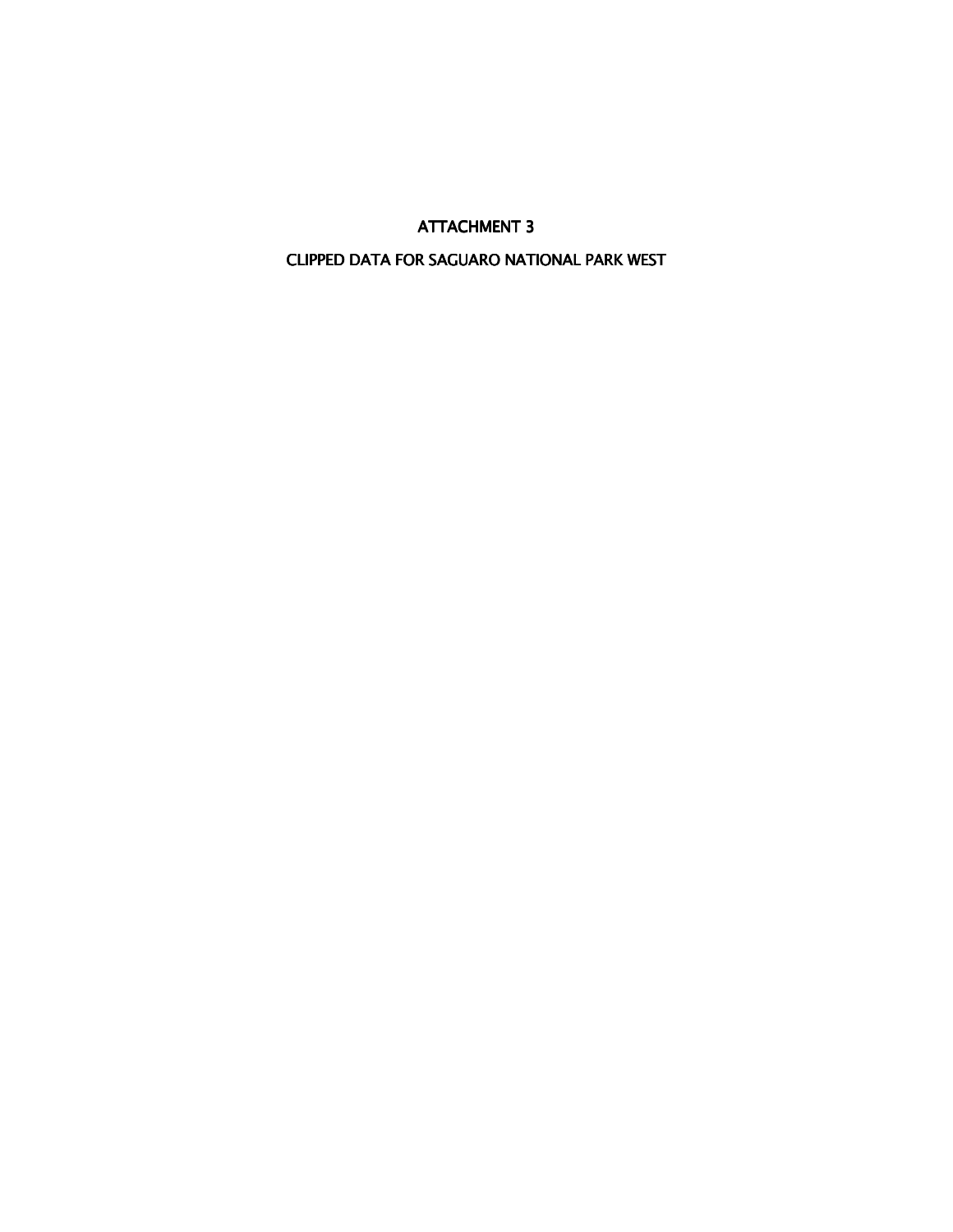| OBJECTID * Shape * AREA |                     | PERIMETER COL ROW CR |  |                     |          | AWD OXN T AWD REDN T AWD S T AWD SS S AWDEP CL |                     |          |          |
|-------------------------|---------------------|----------------------|--|---------------------|----------|------------------------------------------------|---------------------|----------|----------|
|                         | 1 Polygon 144000000 |                      |  | 48000 102 82 102082 | 0.517444 |                                                | 0.508822   0.456964 |          |          |
|                         | 2 Polygon 144000000 | 48000 103            |  | 82 103082           | 0.647143 |                                                | 0.598029   0.633983 | 0.014645 | 0.302428 |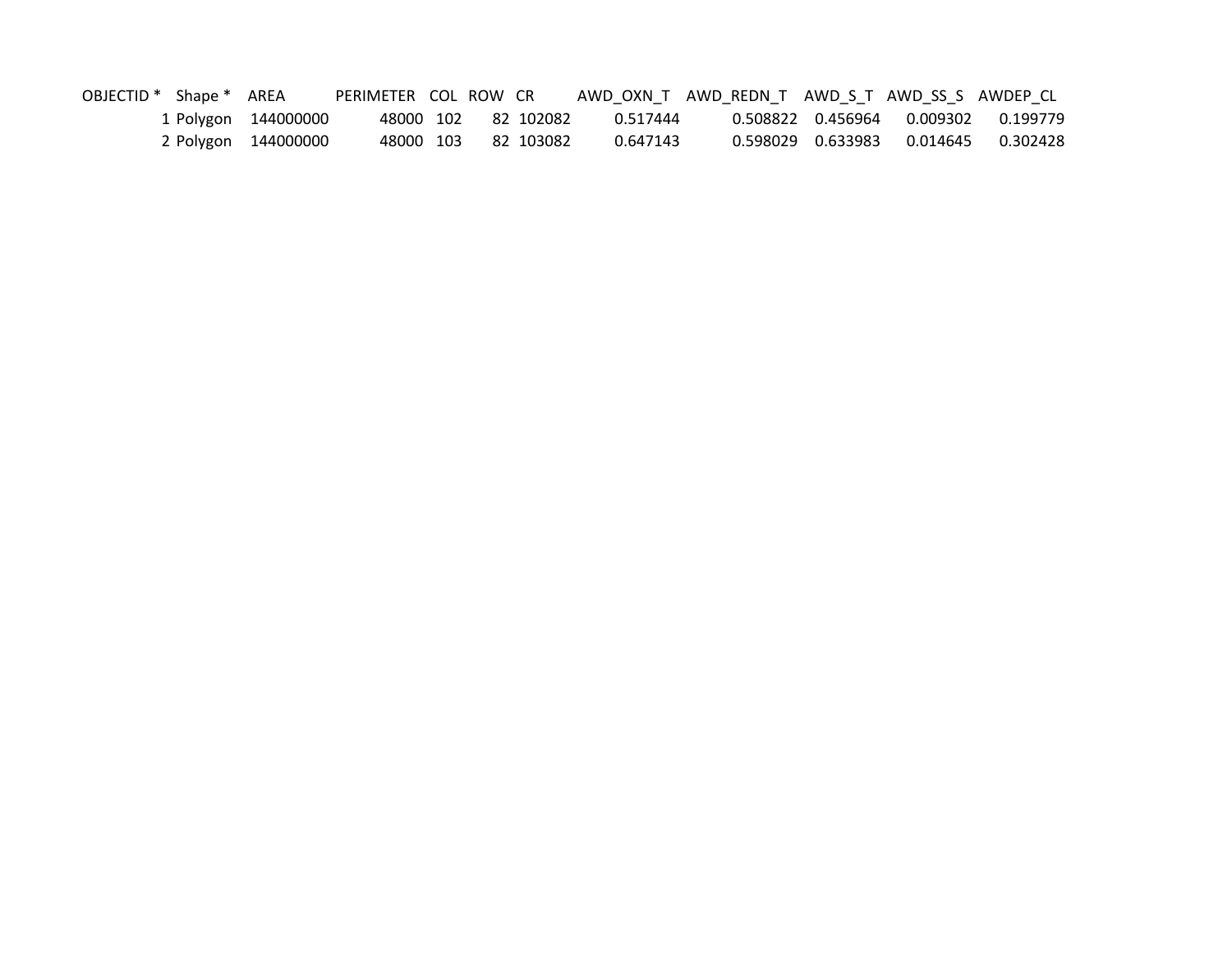AWDEP\_Na DD\_OXN\_T DD\_REDN\_T DD\_S\_T DD\_SS\_S DDEP\_CL DDEP\_Na TD\_OXN\_T TD\_REDN\_T TD\_S\_T TD\_SS\_S TDEP\_CL 0.14252 1.884225 0.493515 0.500683 0.042247 0.322776 0.647312 2.401669 1.002337 0.957647 0.051549 0.522555 0.224396 2.585616 0.576279 0.714753 0.036796 0.296592 0.563785 3.232759 1.174308 1.348736 0.051441 0.59902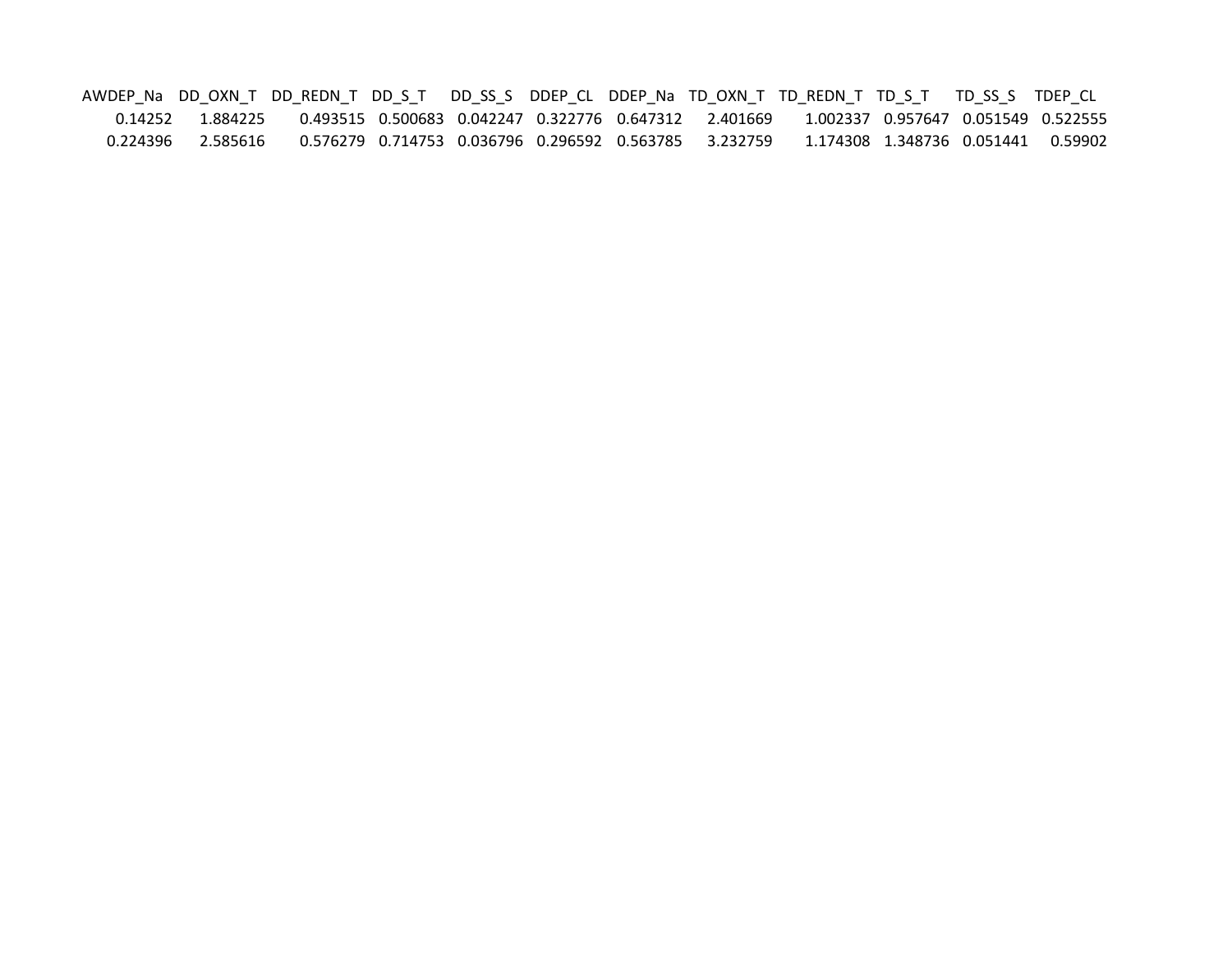| TDEP Na TD N |                   |        | SIM DATE Shape Length Shape Area |          |
|--------------|-------------------|--------|----------------------------------|----------|
|              | 0.789832 3.404007 | Jun-12 | 0.192616                         | 0.00063  |
|              | 0.78818 4.407067  | Jun-12 | 0.580884                         | 0.004426 |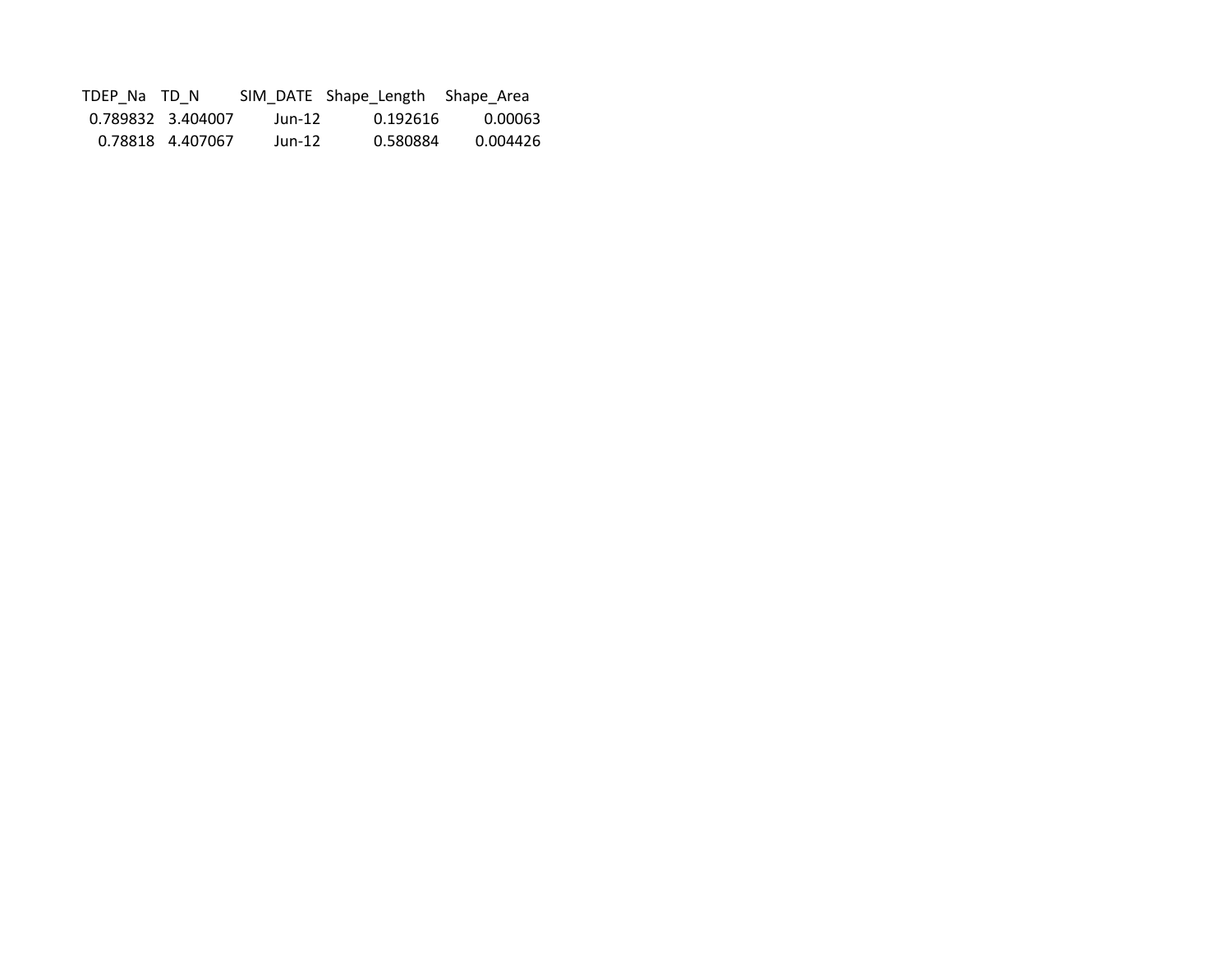### CLIPPED DATA FOR GALIURO WILDERNESS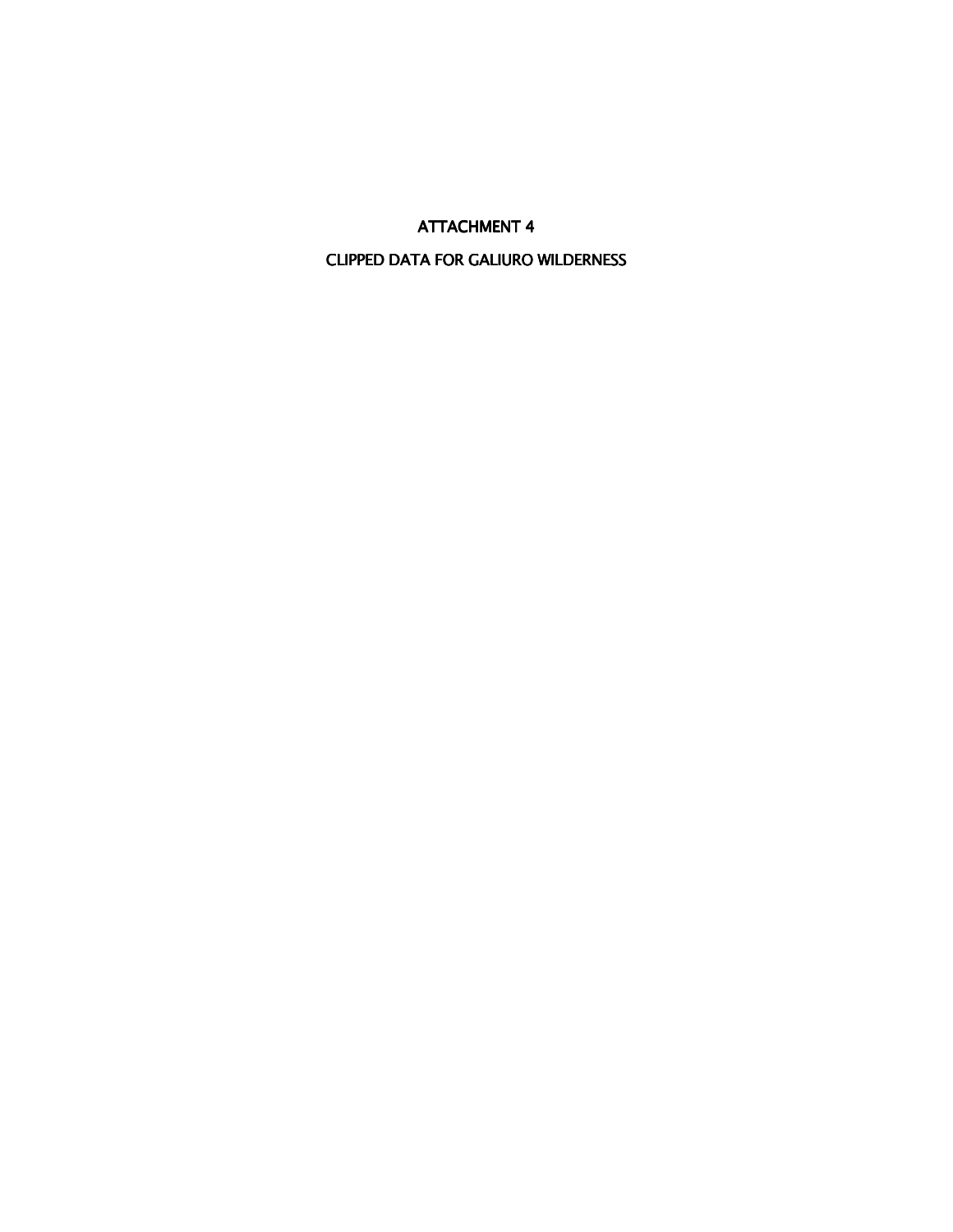| OBJECTID <sup>*</sup> | Shape *   | FID USA ProclaimedForest Grassland | ID                       | FOREST GRA | <b>UNITCLASSI</b>      | GIS ACRES   | FID US CMAQ |
|-----------------------|-----------|------------------------------------|--------------------------|------------|------------------------|-------------|-------------|
|                       | 1 Polygon |                                    | 122 2.95374E+11 Coronado |            | <b>National Forest</b> | 1784628.813 | 46939       |
|                       | 2 Polygon |                                    | 122 2.95374E+11 Coronado |            | <b>National Forest</b> | 1784628.813 | 46940       |
|                       | 3 Polygon |                                    | 122 2.95374E+11 Coronado |            | <b>National Forest</b> | 1784628.813 | 47202       |
|                       | 4 Polygon |                                    | 122 2.95374E+11 Coronado |            | <b>National Forest</b> | 1784628.813 | 47203       |
|                       | 5 Polygon |                                    | 122 2.95374E+11 Coronado |            | <b>National Forest</b> | 1784628.813 | 47462       |
|                       | 6 Polygon |                                    | 122 2.95374E+11 Coronado |            | <b>National Forest</b> | 1784628.813 | 47463       |
|                       | 7 Polygon |                                    | 122 2.95374E+11 Coronado |            | <b>National Forest</b> | 1784628.813 | 47720       |
|                       |           |                                    |                          |            |                        |             |             |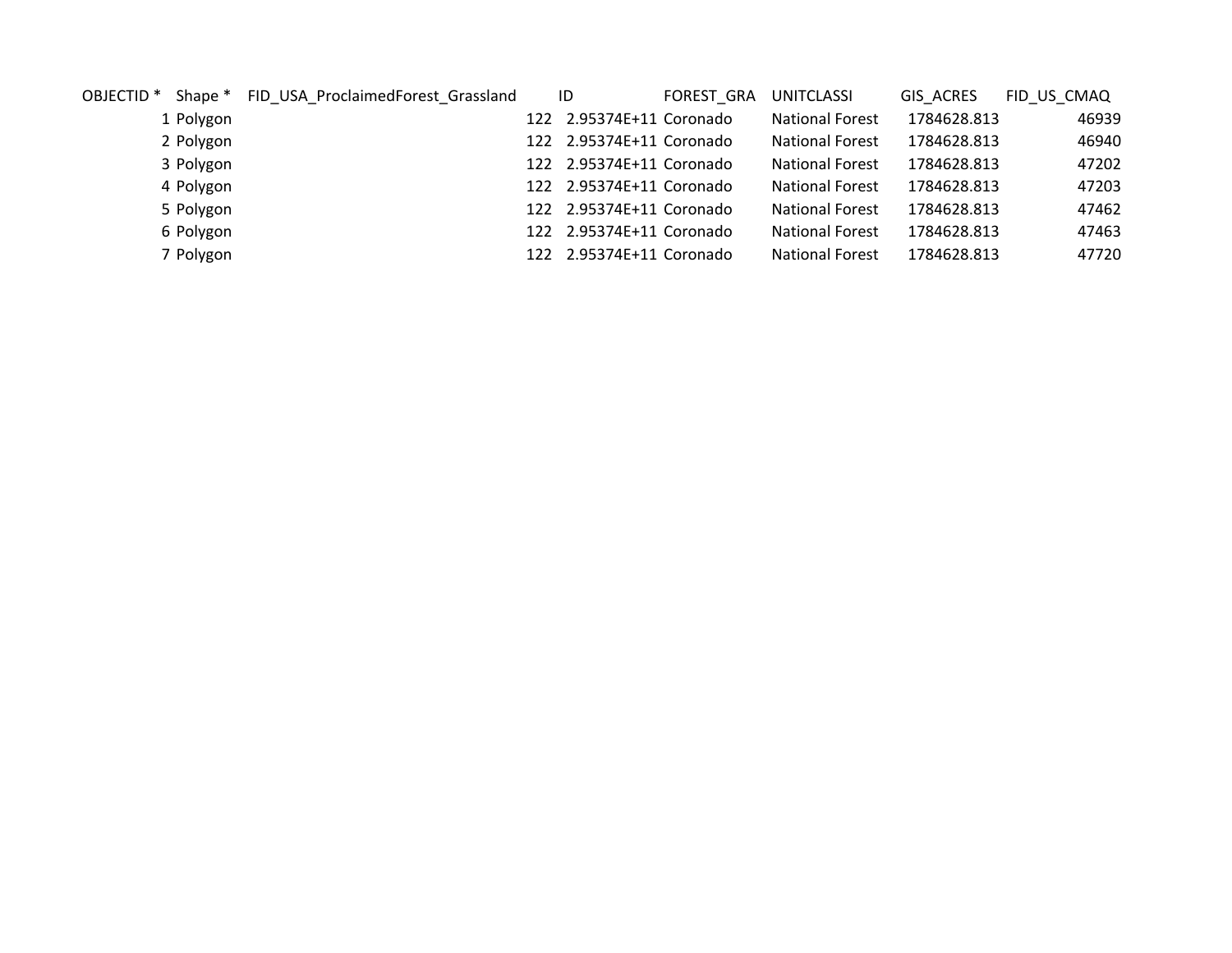| AREA      | PERIMETER | <b>COL</b> | ROW CR |           | AWD OXN T | AWD REDN T |          | AWD S T AWD SS S | AWDEP CL | AWDEP Na | DD OXN T |
|-----------|-----------|------------|--------|-----------|-----------|------------|----------|------------------|----------|----------|----------|
| 144000000 | 48000     | 109        |        | 85 109085 | 0.881062  | 0.845832   | 0.956676 | 0.017178         | 0.31738  | 0.263207 | 1.822846 |
| 144000000 | 48000     | 110        |        | 85 110085 | 0.891865  | 0.879159   | 0.950199 | 0.014667         | 0.279527 | 0.224724 | 1.627141 |
| 144000000 | 48000     | - 109      |        | 84 109084 | 0.956067  | 0.980915   | 0.942263 | 0.015656         | 0.281526 | 0.239881 | 1.775455 |
| 144000000 | 48000     | - 110      |        | 84 110084 | 1.164668  | 1.129748   | 1.114125 | 0.016166         | 0.341036 | 0.247703 | 2.23868  |
| 144000000 | 48000     | -109       |        | 83 109083 | 0.931977  | 0.976899   | 0.91325  | 0.014916         | 0.269302 | 0.228548 | 1.563183 |
| 144000000 | 48000     | -110       |        | 83 110083 | 1.127055  | 1.154502   | 1.122264 | 0.017033         | 0.341268 | 0.260985 | 2.040786 |
| 144000000 | 48000     | 110        |        | 82 110082 | 1.051784  | 1.127834   | 1.036698 | 0.014408         | 0.297306 | 0.220756 | 1.67687  |
|           |           |            |        |           |           |            |          |                  |          |          |          |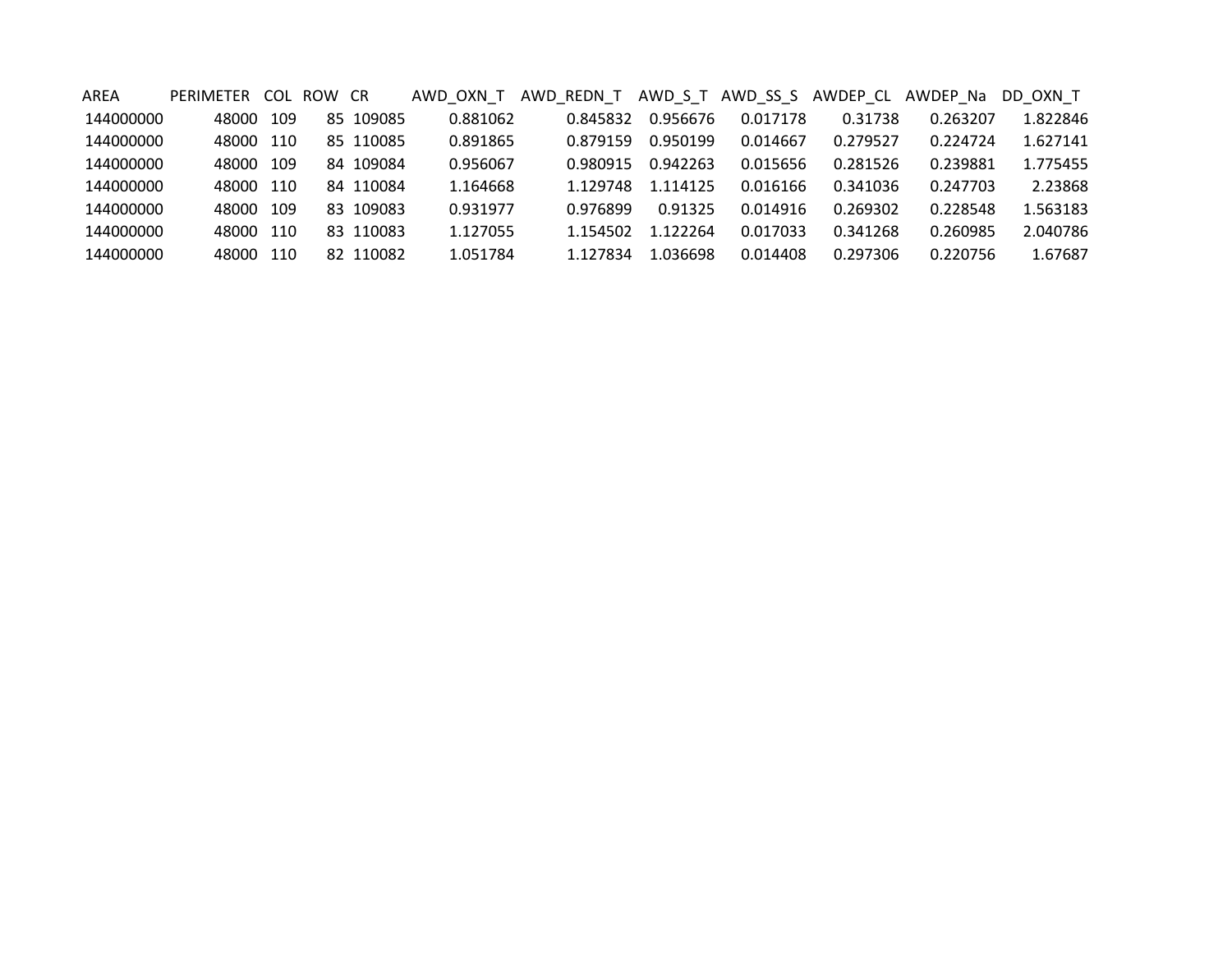DD\_REDN\_T DD\_S\_T DD\_SS\_S DDEP\_CL DDEP\_Na TD\_OXN\_T TD\_REDN\_T TD\_S\_T TD\_SS\_S TDEP\_CL TDEP\_Na TD\_N 0.719252 0.03595 0.276613 0.550827 2.703909 1.15142 1.675928 0.053128 0.593993 0.814034 3.855328 0.305588 0.719252 0.03595 0.276613 0.550827 2.703909 0.303624 0.632889 0.033739 0.262453 0.516952 2.519006 1.182783 1.583088 0.048406 0.54198 0.741676 3.701789 0.328927 0.595946 0.033331 0.248749 0.510704 2.731521 1.309842 1.538209 0.048987 0.530275 0.750585 4.041364<br>1.429727 1.788307 0.066833 0.754423 1.024024 4.833076 0.299979 0.674181 0.050667 0.413387 0.776321 3.403349 1.429727 1.788307 0.066833 0.754423 1.024024 4.833076 0.324229 0.466552 0.028547 0.210861 0.437397 2.49516 1.301128 1.379802 0.043463 0.480163 0.665945 3.796288 0.310007 0.566676 0.045083 0.354947 0.690768 3.167841 1.46451 1.68894 0.062117 0.696214 0.951753 4.63235 0.363857 0.451923 0.03422 0.262466 0.524322 2.728655 1.491691 1.488621 0.048628 0.559772 0.745077 4.220346